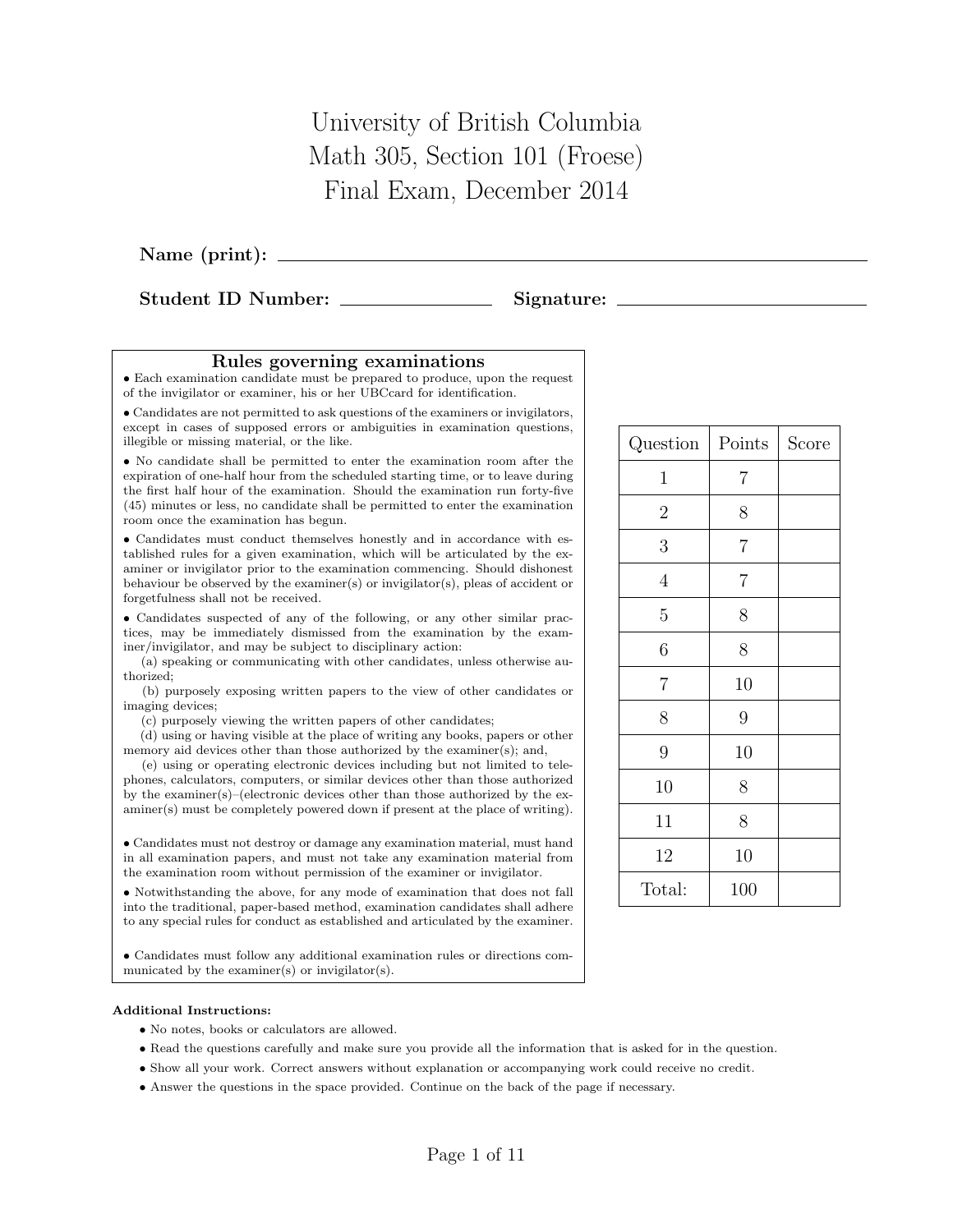1. (7 points) What is the image of the unit circle  $\{z : |z| = 1\}$  under the mapping  $f(z) =$  $z - 1/z?$ 

- 2. Let  $f(z) = |z|^2$ .
	- (a) (3 points) For which  $z = x + iy$  do the real and imaginary parts of  $f(x + iy)$  have continuous partial derivatives with respect to  $x$  and  $y$ ?
	- (b) (3 points) For which z is  $f(z)$  complex differentiable?
	- (c) (2 points) For which  $z$  is  $f(z)$  analytic?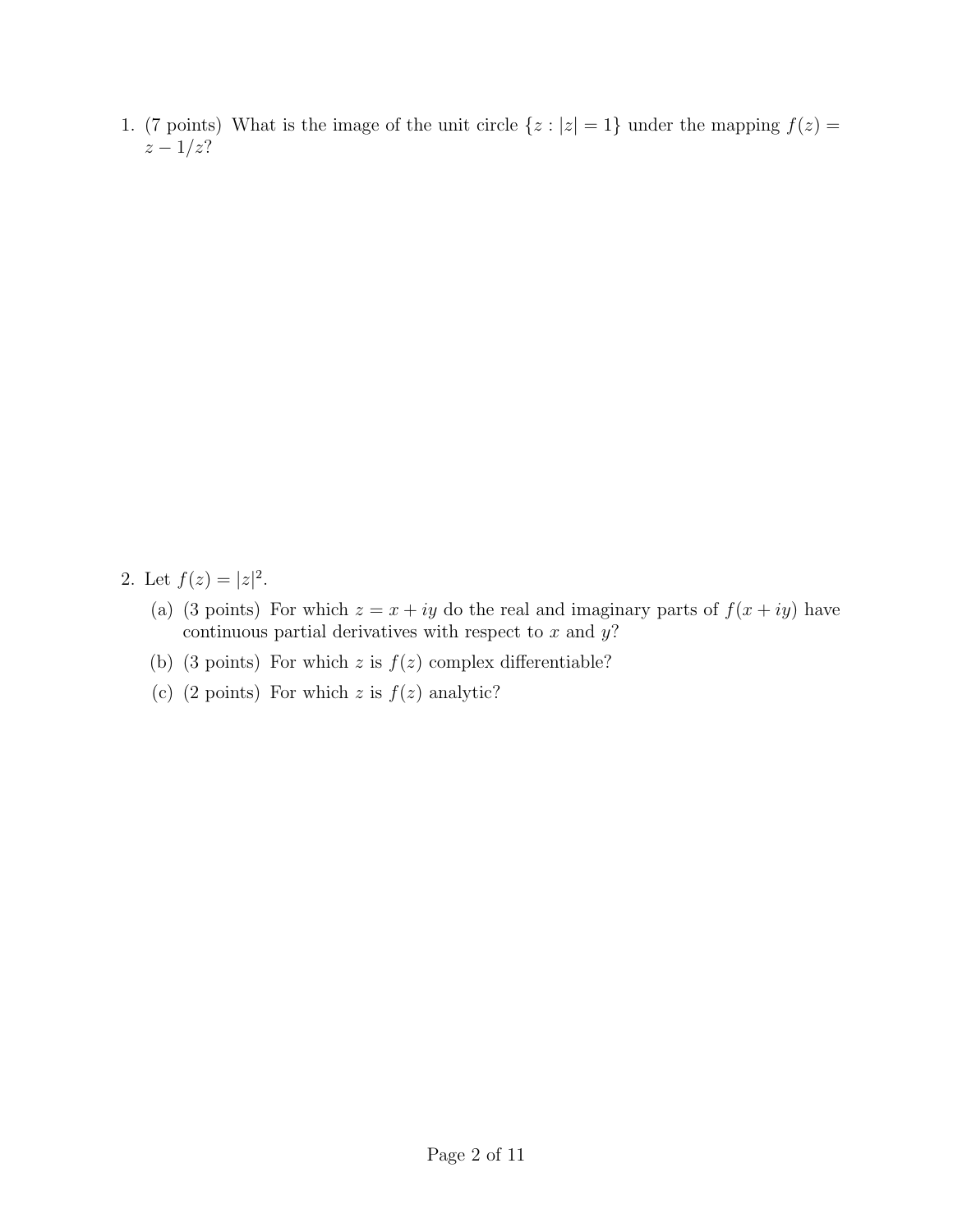3. (7 points) For which z is it true that  $\text{Log}(1/z) = -\text{Log}(z)$ ? (Here Log denotes the principal branch of the logarithm.)

4. (7 points) What are all the values of the multivalued expression  $i^{i}$ ?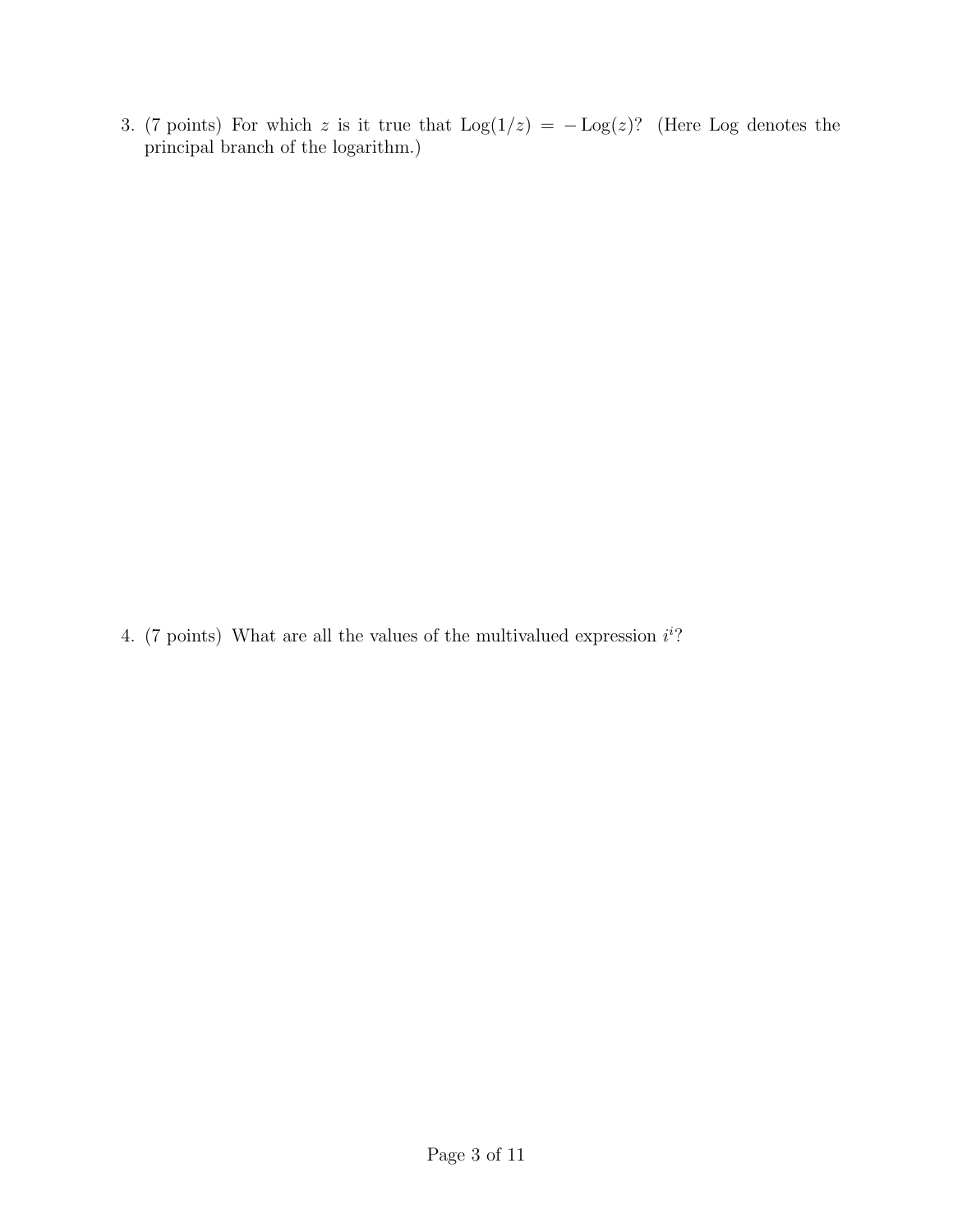- 5. Let  $f(z)$  be an analytic function in some connected domain D (i.e., any two points in D can be connected with a path).
	- (a) (4 points) Does it follow that f has an antiderivative in  $D$ ? Give a reason.

(b) (4 points) If  $f'(z) = 0$  everwhere in D, does it follow that  $f(z)$  is constant? Give a reason.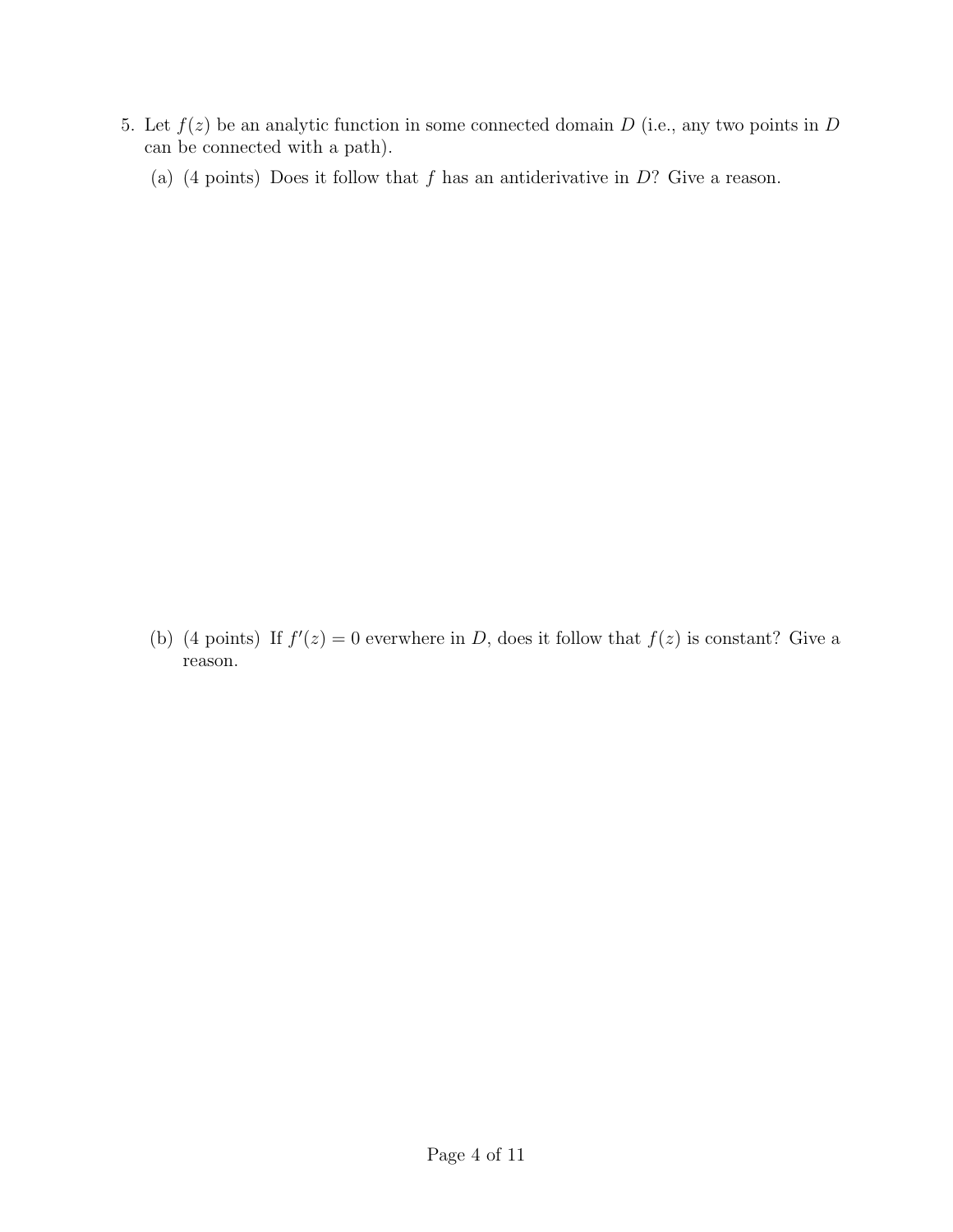6. (8 points) Find  $\max_{z:|z|\leq 1} |z^n + i|$ . Indicate what facts about analytic functions you are using in your caculation.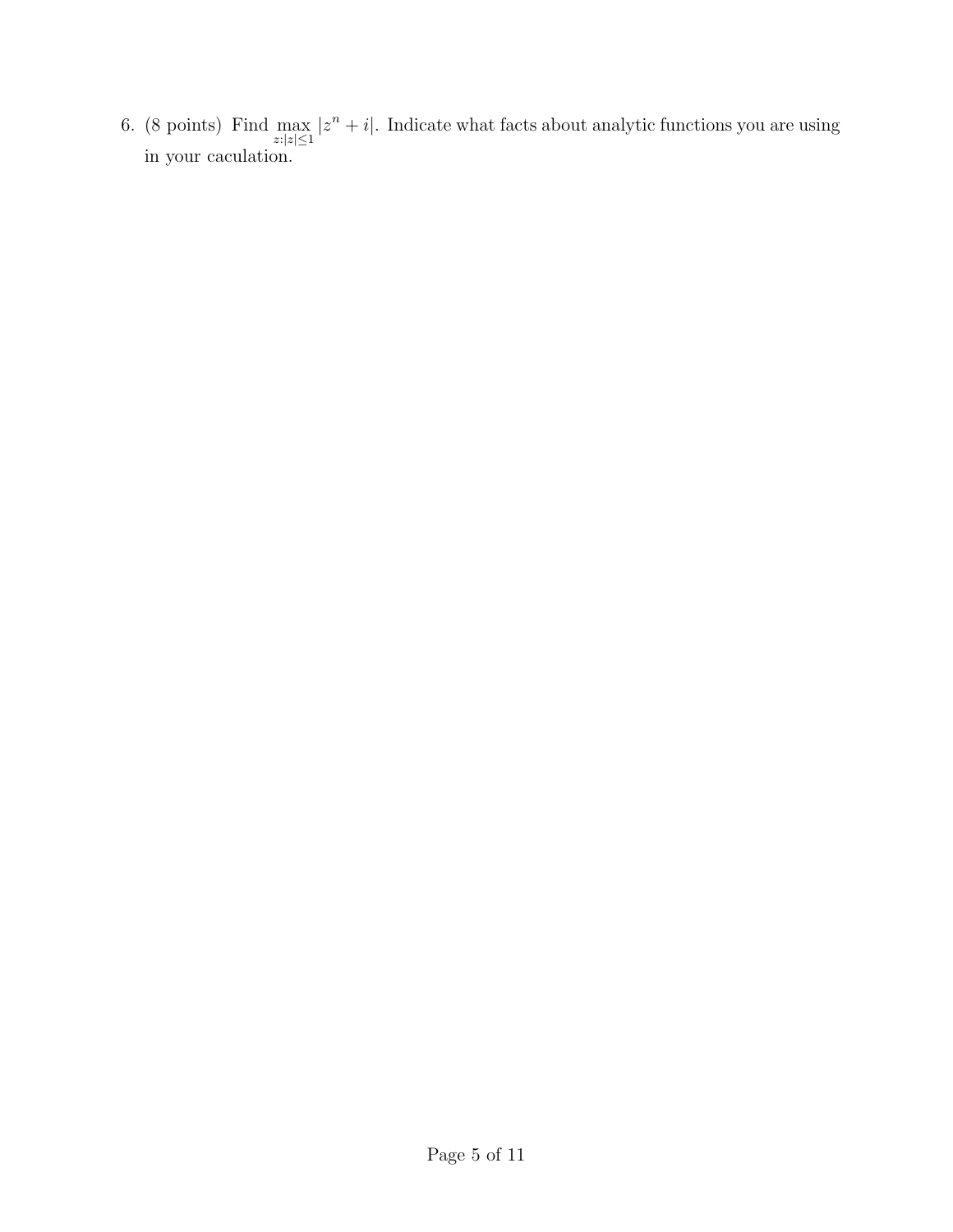7. (10 points) Compute the Laurent expansion for  $\frac{z^n}{z^n}$  $z^2-1$ for  $n \in \mathbb{Z}$  valid in the region  $|z| > 1$  and use it to compute q  $|z|=5$  $z^n$  $\frac{z}{z^2-1}$  dz, where the circle is traversed once in the counterclockwise direction.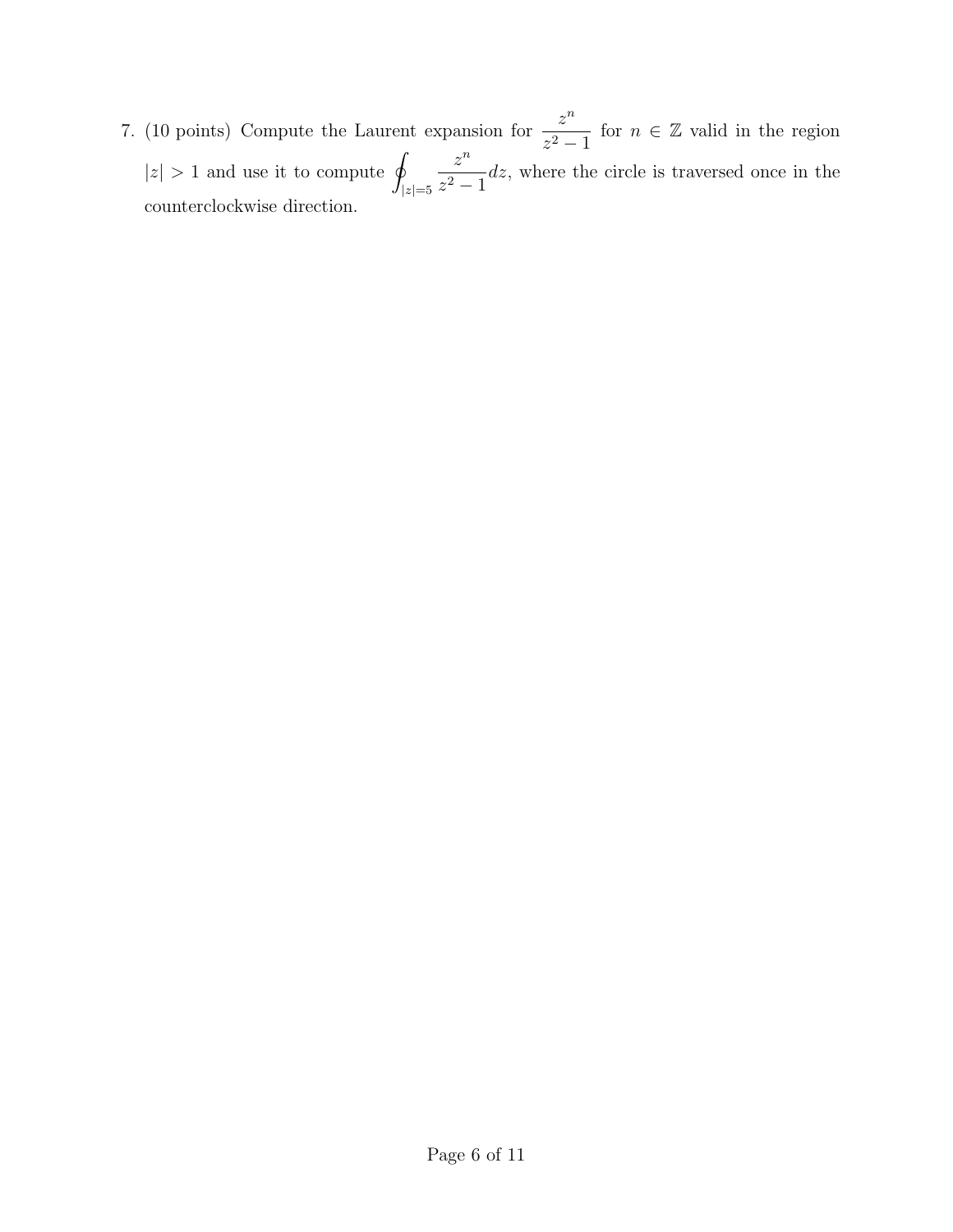8. (9 points) Explain why cos(1/  $\sqrt{z}$ ) is analytic in the punctured plane  $\mathbb{C}\backslash\{0\}$  and compute

$$
\oint_{|z|=1} \cos(1/\sqrt{z}) dz,
$$

where the circle is traversed once in the counterclockwise direction. Here  $\sqrt{z}$  is any branch of the square root.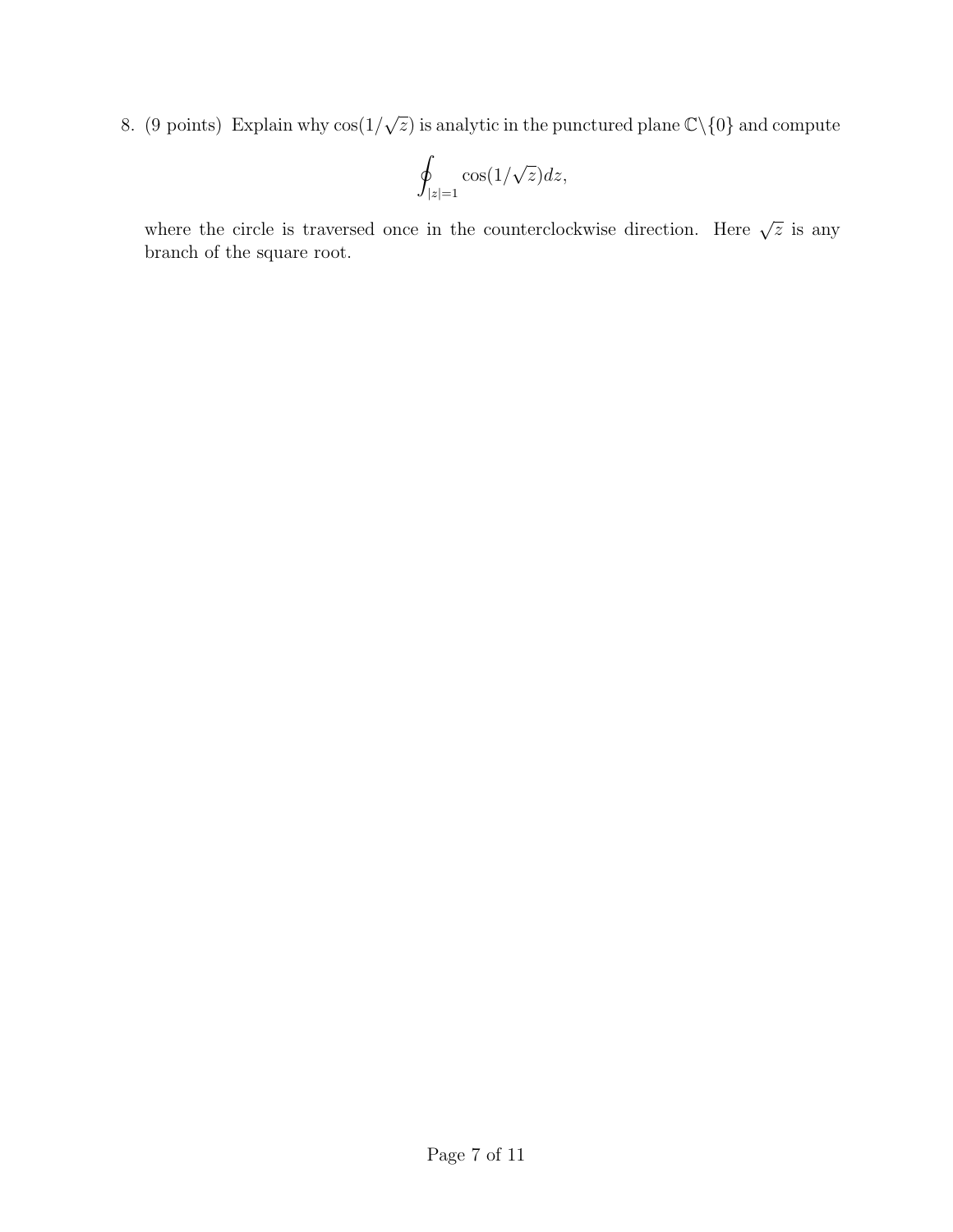9. (10 points) The following integral can be computed as

$$
I = \int_0^{\pi} \frac{\cos(2\theta)}{2 + \cos(\theta)} d\theta = 2\pi i \left( \text{Res} \left[ f(z), z_0 \right] + \text{Res} \left[ f(z), z_1 \right] \right).
$$

What are  $f(z)$ ,  $z_0$  and  $z_1$ ?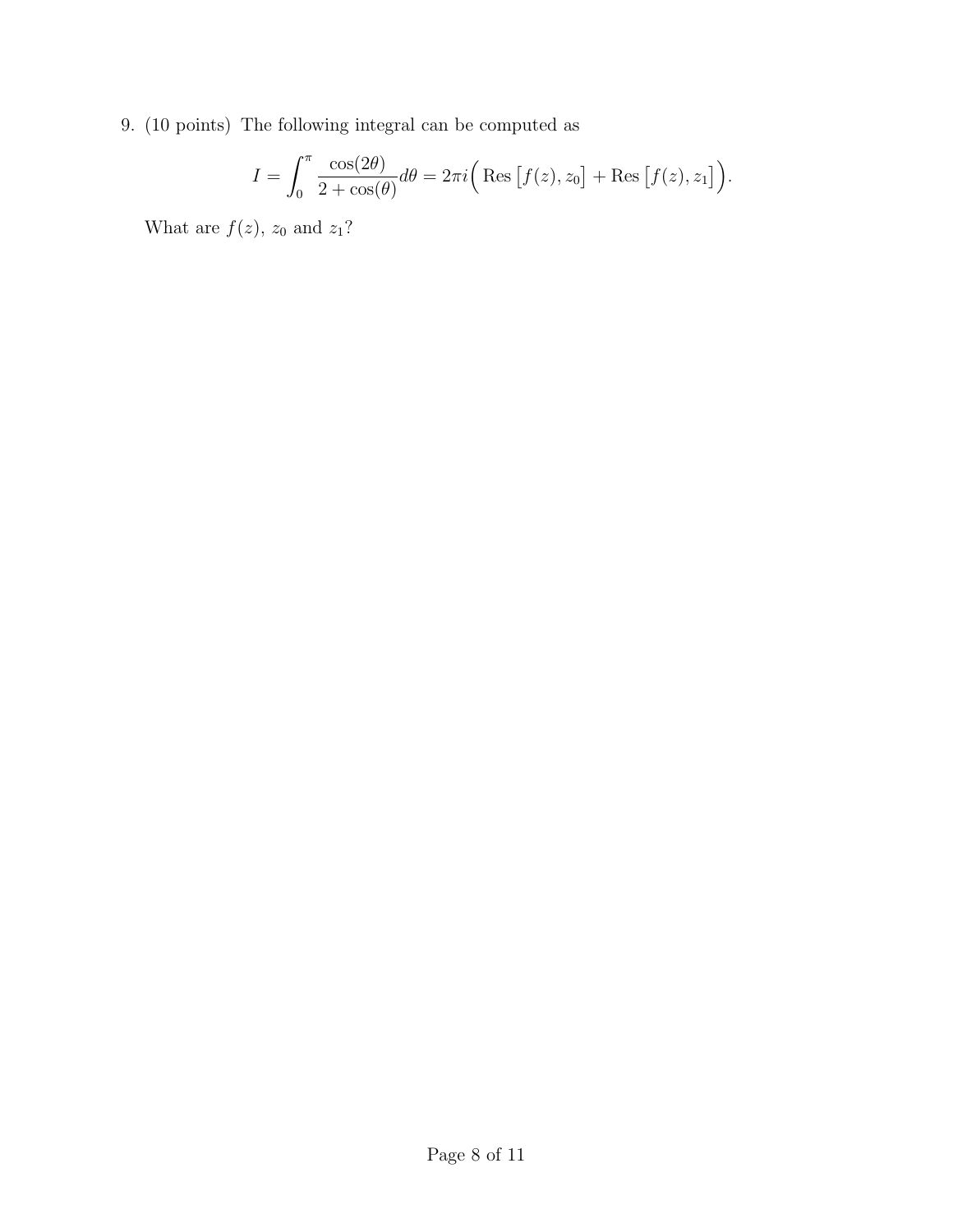10. (8 points) Compute

$$
I = \int_{-\infty}^{\infty} \frac{x^2}{(x^2 + 4)^2} dx.
$$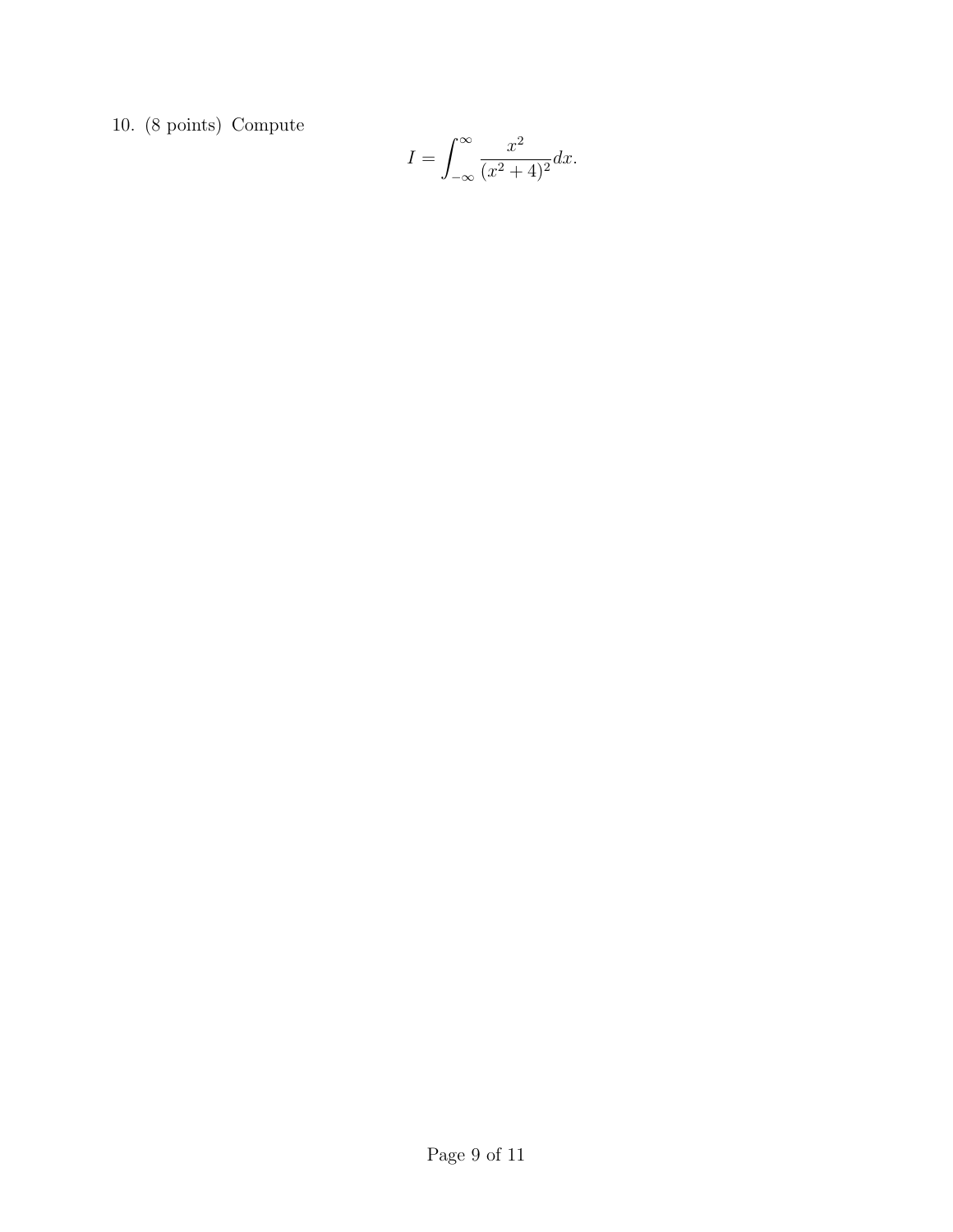11. (8 points) Compute

$$
I = \int_{-\infty}^{\infty} \frac{\cos(x)}{x + 2i} dx.
$$